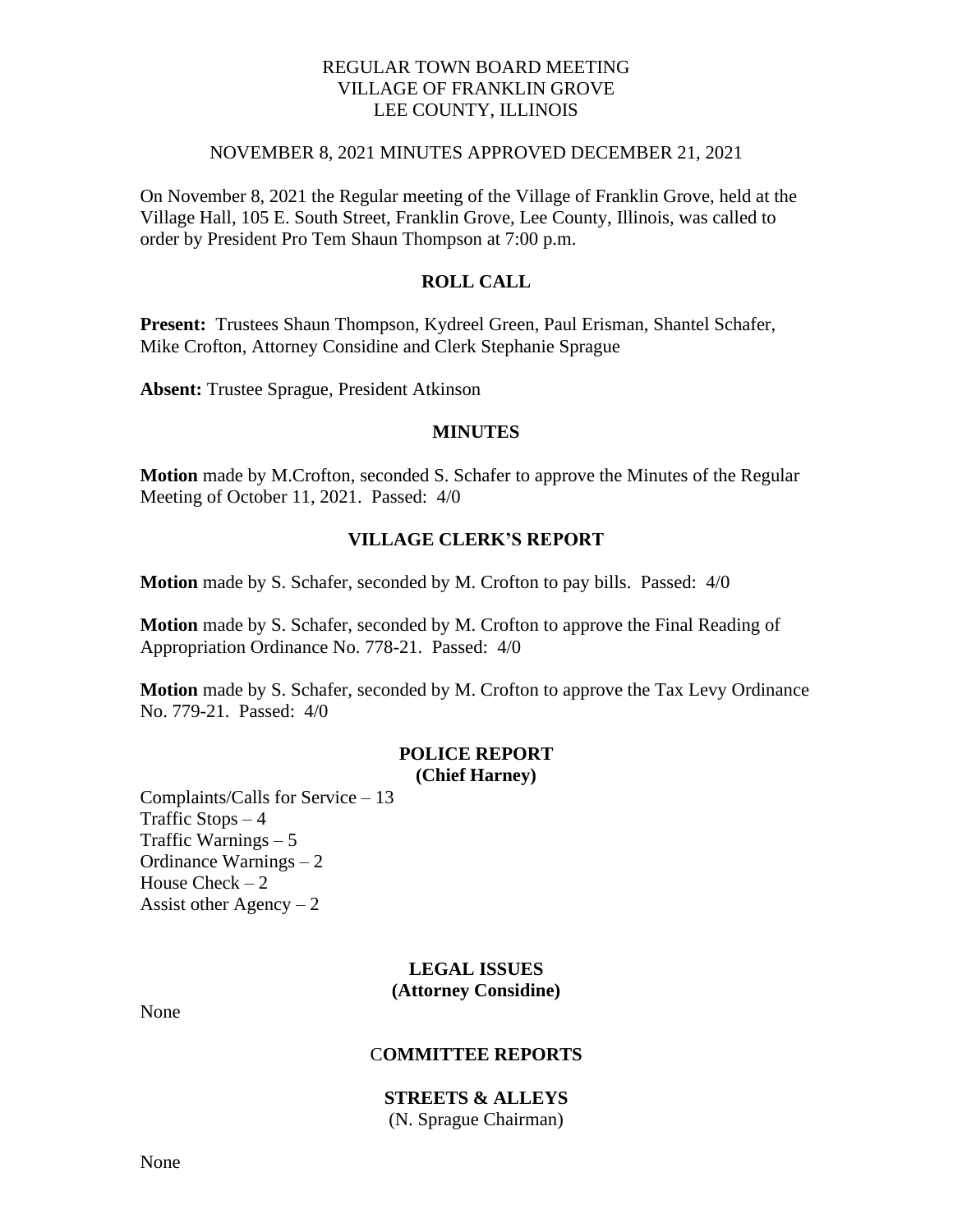#### **WATER & SEWER**

(M. Crofton Chairman)

None

## **COMMUNITY DEVELOPMENT**

(S. Schafer Chairman)

Trustee Schafer believes the available liquor licenses should be reviewed and put back on the agenda.

### **PROPERTIES**

#### (P. Erisman Chairman)

Trustee Schafer asked Trustee Green if he was able to get a quote for battery back-up for Village Hall and emergency siren. Trustee Green advised production is currently behind but the bid came in for \$10,000 which would be enough power to keep the hall and emergency siren up and running for 3 days.

## **FINANCE AND INSURANCE COMMITTEE**

(S. Thompson Chairman)

None

### **TOURISM**

(K. Green Chairman)

None

## **HISTORIC PRESERVATION/EARLY WARNING**

None

NOTE: President Atkinson arrived at 7:17pm.

### **VISITORS**

Derek Humphrey with Midwest Disposal introduced himself to the board. He stated his family has been in the business for many years and about 6 months ago he and his brother started Midwest Disposal. Derek would like to see the board but the garbage contract out for bid and stated twice a week pick up is not an issue, nor would the dumpster for clean up day.

Mike O'Malley with Northern Illinois Disposal stated with over 25 years of service, they would like to see us extend the existing contract for 1 year to allow for an opportunity to get an extended contract put together.

Scott Spangler addressed the board and explained that he is a history buff and over the last 50 years has had the opportunity to play Santa at many different events and has been Santa for the last 22 years at the Franklin Grove Christmas Walk and wanted to know why now he isn't good enough to be Santa for this years Christmas Walk. Trustee Schafer stated that was not a village decision. She stated there isn't currently a Business